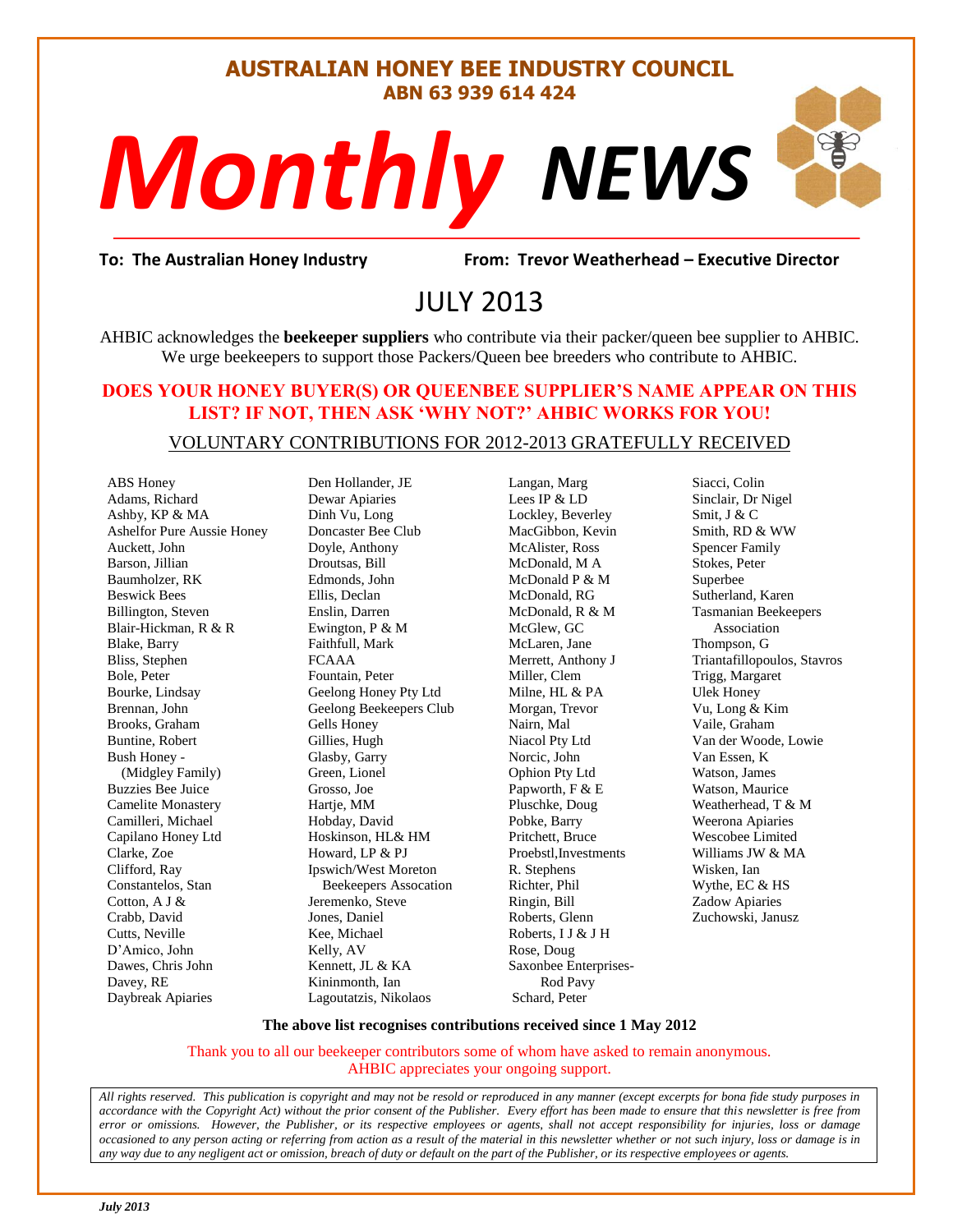#### **AGM**

The Annual General Meeting was held in Perth on Saturday 6 July, 2013. The Western Australian Farmers Federation – Beekeepers Section held their meeting on the Friday before and a combined dinner was held on the Friday night.

From the AGM, the following are the Executive for the coming year:-

Chairman – Ian Zadow Deputy Chairman – Rod Pavy Executive – Trevor Morgan Neil Bingley Craig Klingner Ken Gell Executive Director – Trevor Weatherhead

Lindsay Bourke resigned as Chairman and Ian Zadow takes over that position for the remaining year. There will be an election for Chairman at the 2014 AGM.

Ian Zadow and Rod Pavy's two year term as Executive members finished at this AGM. As can be seen, Ian became the Chairman and Rod the Deputy Chairman.

Trevor Weatherhead has been appointed Executive Director for the next 12 months. He resigned as an Executive member. This meant that there were three Executive positions to fill, two (2) for two years and one for the remainder of Trevor Weatherhead's term which was a year.

There were three nominations and a ballot was held to see who would be appointed for two years and who would be there for the one remaining term. The ballot resulted in Neil Bingley and Craig Klingner being appointed for two years and Ken Gell for one year.

#### **AHBIC AWARD OF EXCELLENCE**

At the combined dinner in Perth, the AHBIC Award of Excellence was presented to Eddy Planken by outgoing AHBIC Chairman Lindsay Bourke. Eddy and his wife Terri had been invited to come to the dinner. It was a complete surprise to Eddy when he was announced as the award recipient.

The award is given to a person who has done outstanding work for our beekeeping industry. Eddy had been on the AHBIC Board for many years and served as Deputy Chairman for many of them.

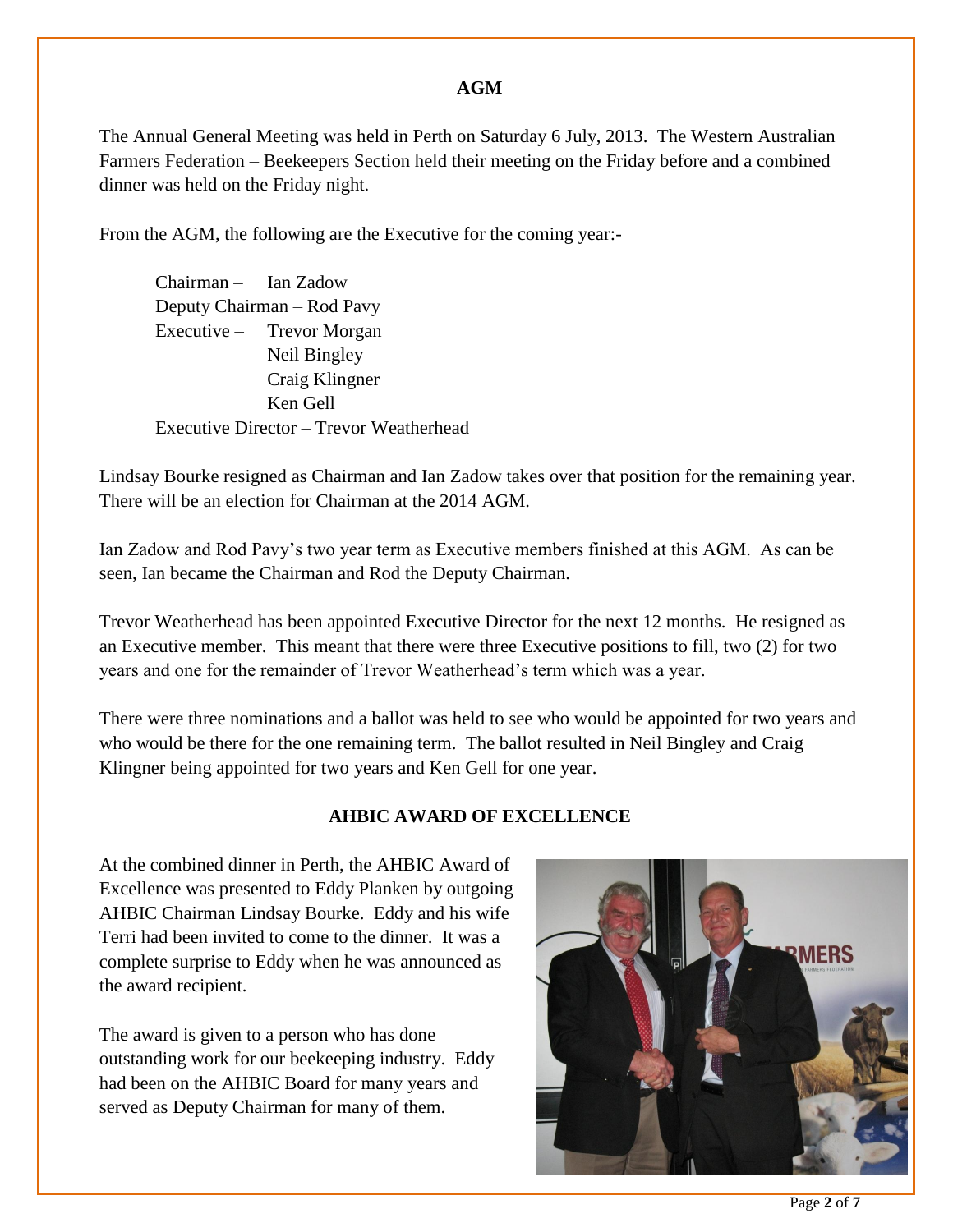#### **THE DINNER – THE AUCTION**



This year at the combined dinner in Perth, the west was introduced to a regular event that happens at many eastern States conferences – the auction. Products for the auction were donated by Lindsay Bourke and Shirley Stephens. The top seller being the book by Mark Leech – "Bee Friendly: A planting guide for European honeybees and Australian native pollinators" donated by Shirley Stephens. This went for \$300.

In total just under \$1000 was raised and with a kind donation the total made \$1000. This will be used by the WAFF – Beekeepers Section to pay for their delegates to come to the AHBIC AGM next year. You never know, the auction may also become a feature of conferences in the west.

Thanks to Craig Klingner for being our auctioneer.

#### **AHBIC VOLUNTARY CONTRIBUTIONS**

AHBIC is grateful to the many beekeepers and honey packers who make a voluntary contribution to AHBIC. Without that funding AHBIC would not function.

A question was asked recently "Does AHBIC send out accounts for the contributions?" As this is a voluntary contribution and the amount given is up to the person involved, we cannot have an account. The Executive has discussed this and has decided that we will send out an email or letter about 12 months after a voluntary contribution has been made thanking the person for the contribution and inviting them to make another contribution.

Looking at our records for the past 12 months there were many who made a direct deposit by way of contribution and, as I don't recognize the name, these people will not be able to be contacted. If you were one of these people and would again like to contribute to AHBIC, please let me know.

For those that choose to do a direct deposit, if you fill out the form, at the end of this newsletter, and send back, I will have you details and can acknowledge your contribution if you so desire.

Our acknowledgment on the front of the newsletter for those who indicated they would like their name there will change from next newsletter to those who have contributed in the previous 12 months.

Again thank you to those who support AHBIC.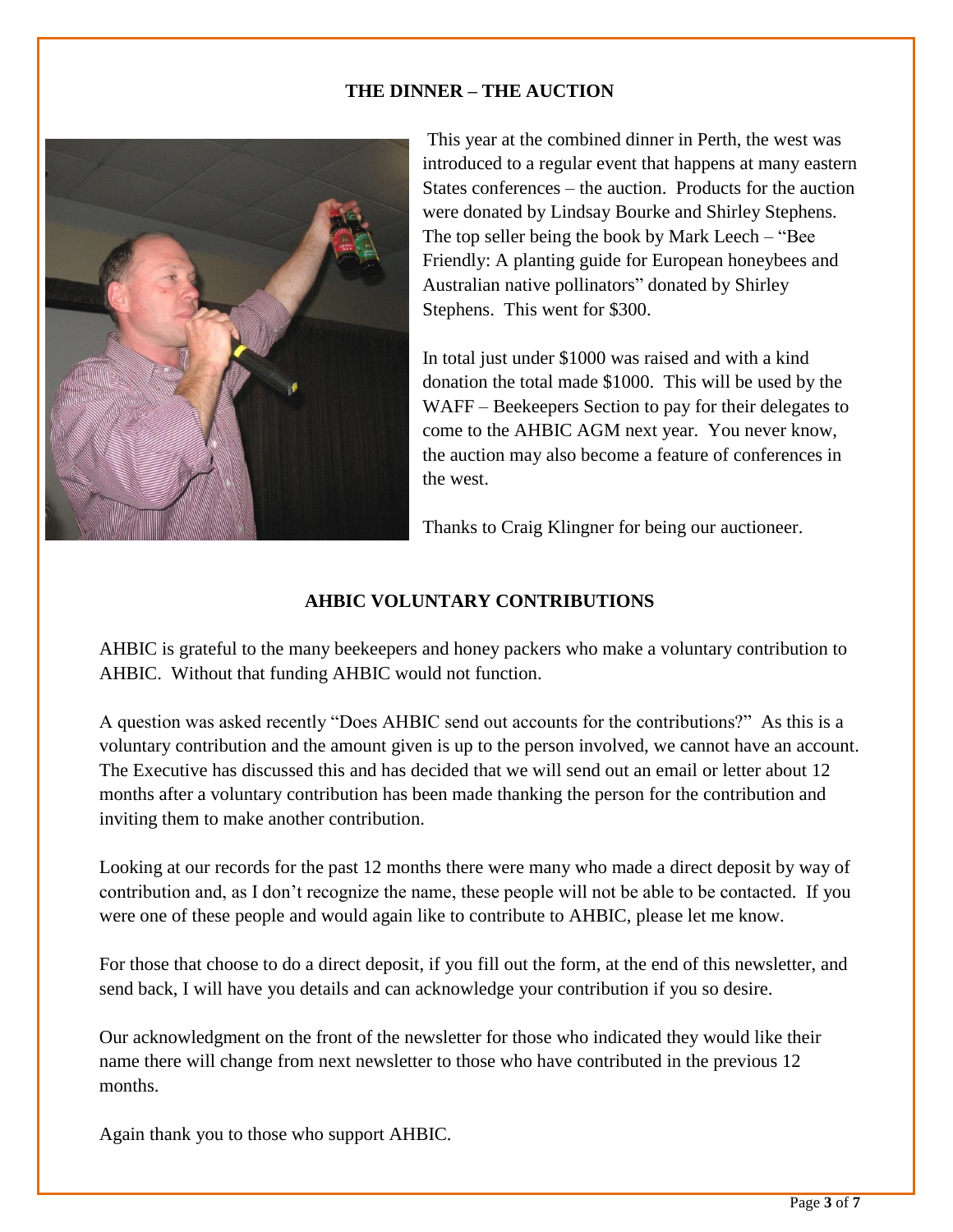#### **B-QUAL BOARD VACANCIES**

B-Qual is run by a Board of Directors. Ken Gell has served the Board for many years and feels it is time for him to step down and allow some new Directors to be appointed.

Applications to become a Director of B-Qual are now invited. Please forward your application to:-

Executive Director AHBIC P.O. Box 4253 Raceview Q 4305

Or email to [ahbic@honeybee.org.au](mailto:ahbic@honeybee.org.au)

Please include details of your beekeeping experience, your experience with QA programs and reasons you feel you could contribute to the Board.

#### **NATIONAL HONEY BEE DAY**

At the AHBIC AGM, a Committee was set up to look at the National Honey Bee Day for next year and into the future. Leilani Leyland, who has been the driving force behind the successful days in Western Australia, is chairing the committee and there will be a representative from each State on the Committee.

#### **NEW CHEMICAL – SULFOXAFLOR**

In the last newsletter I said about sulfoxaflor "It is listed in the group 4 neonicotinoids". Rob Annetts, from Dow, who gave a presentation on sulfoxaflor at the AGM in Perth, has provided me with the following details:-

"The Group 4 insecticides are "nicotinic acetylcholine receptor agonists". There are three subgroups. The neonicotinoids, such as imidacloprid, clothianidin and thiamethoxam are in subgroup 4A. Nicotine is in subgroup 4B and the sulfoximines, which includes sulfoxaflor, are in subgroup 4C. While sulfoxaflor acts upon the nicotinic acetylcholine receptors it is not a neonicotinoid. It has a distinctly different chemical structure and physical properties. Sulfoxaflor (Transform®) is less acutely toxic to bees, has minimal persistence in plants and soil and rapidly degrades in the environment with no bee toxic metabolites produced. When applied correctly, Transform® provides excellent control of sap feeding insects, has a good fit with IPM programs and is unlikely to harm bees."

Dow have an application to register sulfoxaflor in Australia and you can see details of the application at:- [http://www.apvma.gov.au/publications/gazette/2013/13/gazette\\_20130702.pdf](http://www.apvma.gov.au/publications/gazette/2013/13/gazette_20130702.pdf) page 14.

The period for comment closed on 30 July and AHBIC has put in a submission.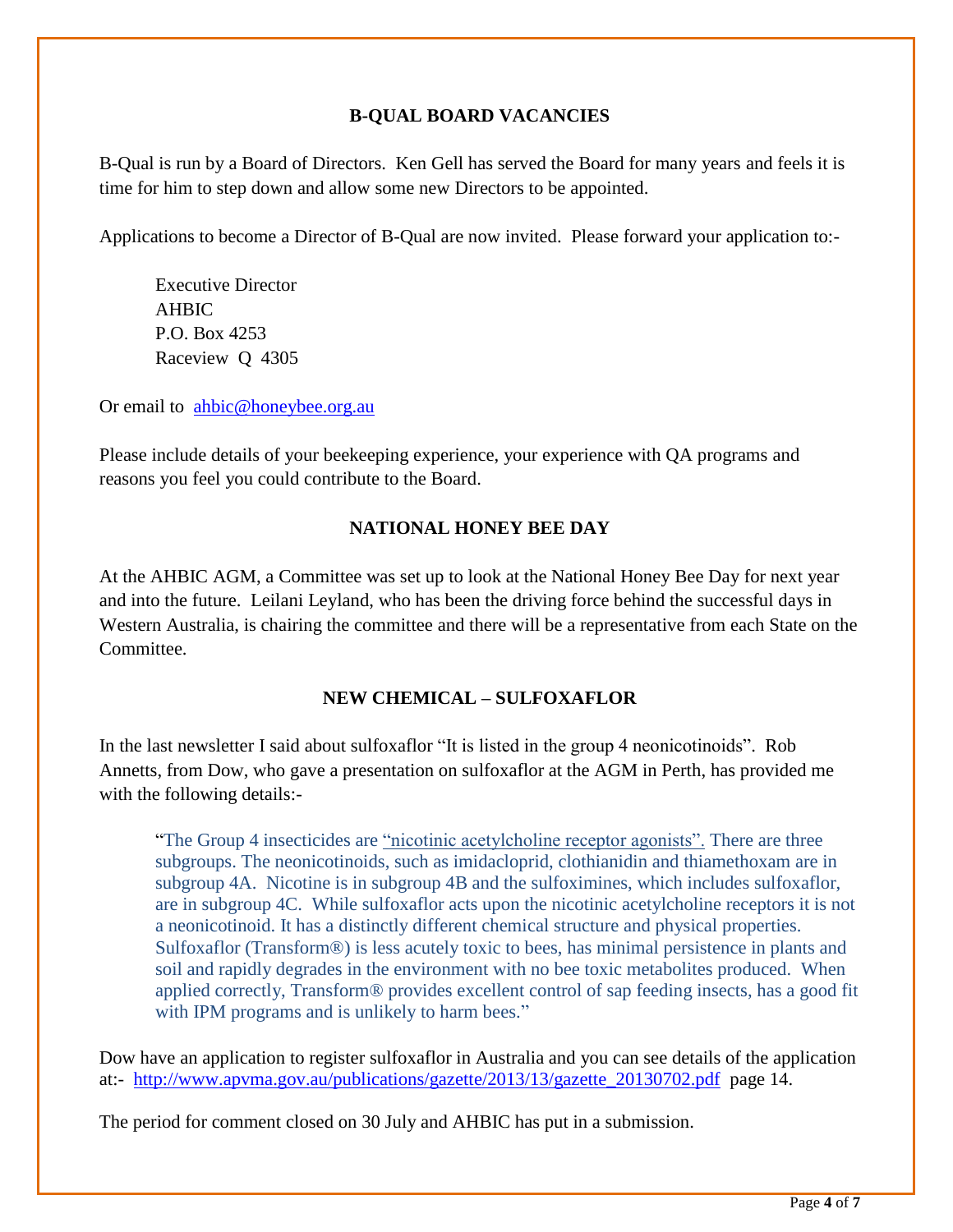#### **WORK WANTED**

This enquiry was received:-

Hello! My name is Sam Rittenhouse. I am a fourth generation beekeeper from Minnesota. I have lived and worked with bees my whole life. Recently, I had an opportunity to work in Hawaii at the Oliverez queen raising operation. It would be very appealing to me to take a similar trip to Australia! Any information about beekeepers that would need help over the course of the winter would be very appreciated! Please let me know anything that would get me closer to visiting your home Australia! Thanks!

Sam Rittenhouse 13202506237 [Samuel.l.rittenhouse@gmail.com](mailto:Samuel.l.rittenhouse@gmail.com)

#### **This also**

we are Michaela (22) and Thomas (28) and we are from Austria.

We have a own apiary and we want to spend one season abroad to work in an apiary and to collect new experiences!

We would love to get to know how beekeepers in other parts of the world are working and to get to know other cultures!

Thomas has started to work with bees when he was 10 years old. Since five years he runs his own full-time apiary. Thomas has great know-how about beekeeping. He knows everything about holding, feeding, caring for beehives, is able to breed bee queens, to produce honey... Thomas is strong and physically healthy. He is able to cope with the hard physical work of a beekeeper.

I studied social work at University and I have finished my studies this year. I am also very interested in beekeeping. Whenever I have the time, I help Thomas in his apiary. I have to admit, that I am not as physically strong as Thomas is - I am not able to carry heavy beehives and things like that, but I can do other tings like for example centrifuging and buttling honey, breeding queens, and help at the work with the beehives. Also I have good computer skills, have experience in working as a waitress, and am able to help in the household and garden.

Thomas and I would like to offer our help in an apiary!

We are very open-minded, down-to-earth, busy and humorous people. Thomas wants to work and gain experice in how beekeepers on other places in the world are working, and I also want to gain new experiences. I can imagine to help in the apiary, help in the household, or whatever may be needed!

Since we have our own apiary, it is only possible for us to work abroad form October/November 2013 till March 2014. We are looking forward to hearing from you! :-)

Email - thomas tertinek [Oeib-tertinek@gmx.at]

#### **WANTED TO BUY – BEESWAX**

Had an enquiry from Lori Hoffman wanting to buy 8,000kgs of beeswax to export. If you are interested ring her on 0437 595 455.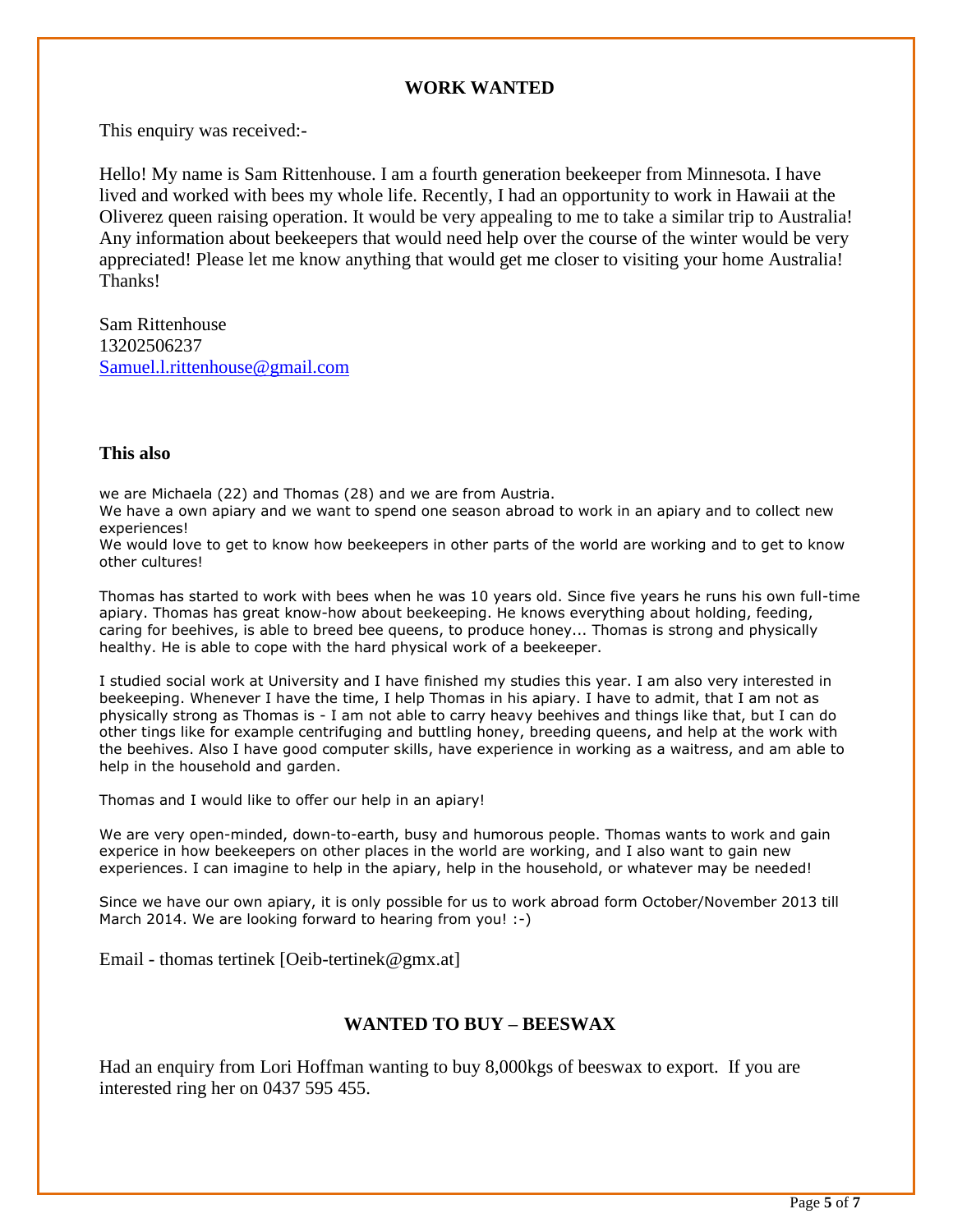#### **MEDIA RELEASE**

### **Sydney apiarist helps keep our agricultural industries buzzing**

An Australian apiarist with over 40 years experience in the industry was today presented with a biosecurity commendation award for his efforts in preventing exotic pests like the Asian honey bees and parasitic *Varroa* mites from establishing in Australia.

Acting Regional Manager, Central East Region, Beverley Smith of the Department of Agriculture, Fisheries and Forestry (DAFF), praised Mr Eric Whitby, a private apiarist, for his continued work with the department.

"I commend Mr Whitby for his ongoing work with DAFF officers to manage the risk of bee swarms and colonies around the ports, which most recently involved collecting a bee swarm from a bulk tanker that had arrived at Kurnell," Ms Smith said.

DAFF entomologists identified the bees found on the bulk tanker as Asian honey bee (*Apis cerana*) and confirmed they were infested with more than 150 *Varroa* mites; a bee parasite which is not currently present in Australia.

Asian honey bees could have a significant impact on wild and domesticated European honey bees, and have a negative impact on honey production and pollination services.

"DAFF officers worked with Mr Whitby to ensure these exotic pests were quickly contained and eradicated," Ms Smith said.

As part of his ongoing work in exotic pest management Mr Whitby has developed an innovative surveillance trap for bees that is routinely used by DAFF for bee monitoring in the port environment.



"Mr Whitby's efforts in reducing the risk of unwanted pests and disease establishing in the country illustrates the important role everyone has to play in Australia's biosecurity system," Ms Smith said.

"Managing Australia's biosecurity system is a big job and we need individuals and industry to work with us to protect our unique environment and valuable industries."

Play your part by reporting biosecurity concerns. Tell DAFF about it on **1800 798 636**.

L. to R. Ross Rickard Assistant Director Entomology, Eric Whitby, Dr. David Nehl Director Operational Science Program, Beverley Smith A/g Regional Manager